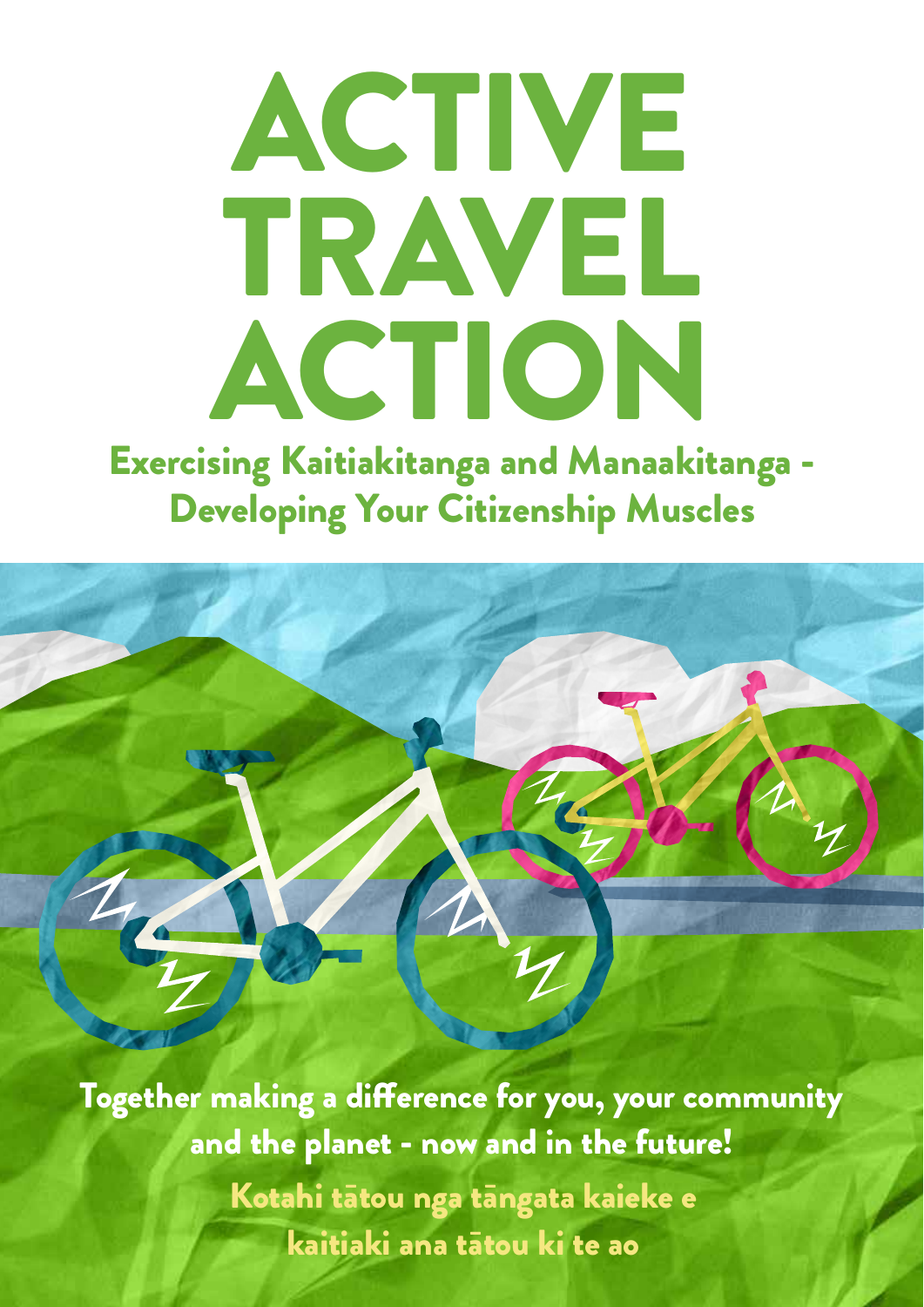# Contents

| Difference."                                                                  |   |
|-------------------------------------------------------------------------------|---|
| Ahakoa He Iti, He Pounamu - Whakatauaki, Sayings and Activities for "Making a | 9 |
| <b>Education for Sustainability Concepts</b>                                  | 8 |
| <b>Active Travel Action in the New Zealand Curriculum</b>                     |   |
| Te Ao Maori in Active Travel Action                                           | 5 |
| Active Travel Action Teaching Resource - Purpose and Approaches               |   |

#### **Section One: Active Travel - Connecting In - He Waka Eke Noa <sup>13</sup>**

**This section focuses the students' thinking into the topic of active travel. Students gain an understanding that there are many benefits in engaging in active travel - personally, for their community and the planet.**

| 1:1 Can I Make a Difference?                             | 16 |
|----------------------------------------------------------|----|
| 1:2 Everything is Connected                              | 18 |
| 1:3 Sensory Collage                                      | 20 |
| 1:4 Travelling to School - Past - Today - Future Montage | 22 |
| 1:5 Historical Travel - A Side Inquiry - Home Link       | 24 |
| 1:6 Active Travel Benefits                               | 26 |

#### **Section Two: Understanding Citizenship - Making a Difference - Kaitiakitanga me Mannakitanga 46**

**This section explores what it means to be a citizen and what it looks like to make a difference. Students gain an understanding of the concepts of Mauri, Kaitiakitanga and Manaakitanga.**

| 2:1 Where Do I Belong, Have a Voice and Can I Make a Difference?                                                                               | 49 |  |  |
|------------------------------------------------------------------------------------------------------------------------------------------------|----|--|--|
| 2:2 What Does Making a Difference Look Like? How Do I Make a Difference?                                                                       | 51 |  |  |
| 2:3 Increasing The Mauri of My Community                                                                                                       | 53 |  |  |
| 2:4 Finding Examples of Citizenship in Our Communities - Home Link                                                                             | 55 |  |  |
| Section Three: Understanding the Issues - Locally and Globally - Whakamaramatanga ngā Take                                                     | 67 |  |  |
| This section exposes students to the issue of rapid climate change. Students investigate<br>what other motivations affect the choices we make. |    |  |  |
|                                                                                                                                                |    |  |  |
| 3:1 Why Not Active Travel? Home Link 1                                                                                                         | 70 |  |  |
| 3:2 What is the Big Deal About Climate Change?                                                                                                 | 72 |  |  |
| 3:3 Atua i te Taiao                                                                                                                            | 74 |  |  |
| 3:4 Motivation - Intrinsic Vs Extrinsic                                                                                                        | 76 |  |  |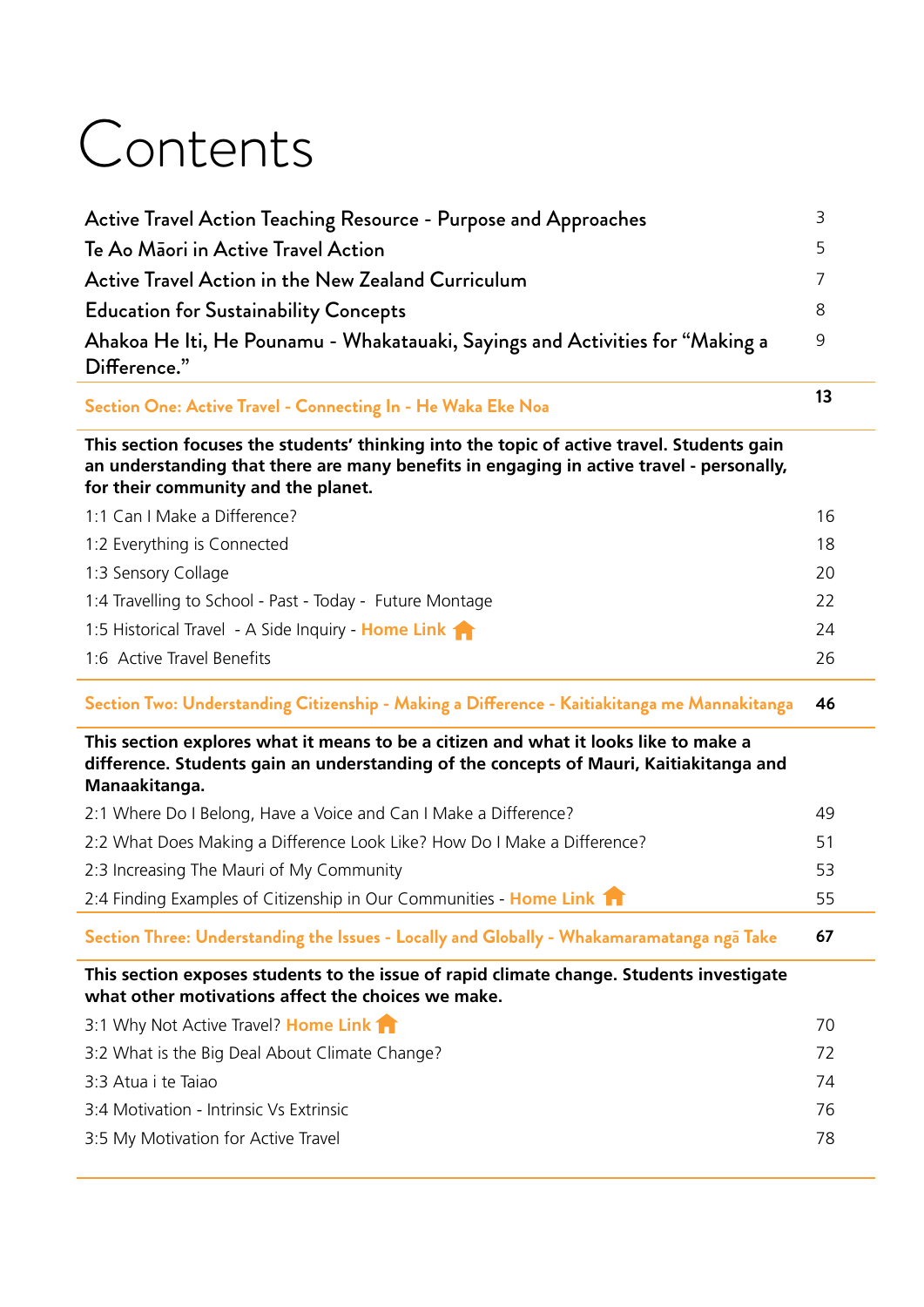| Section Four: Measuring Where, How and Effects of Our Travel Choices - Tataihia etahi Haerenga<br>94                                                                                                                                                                                                                                                           |     |  |  |
|----------------------------------------------------------------------------------------------------------------------------------------------------------------------------------------------------------------------------------------------------------------------------------------------------------------------------------------------------------------|-----|--|--|
| Students measure how their community is travelling to school. The students look at<br>factors such as safety, walkability, carbon emissions and whānau influence.                                                                                                                                                                                              |     |  |  |
| 4:1 How are We All Travelling to School?                                                                                                                                                                                                                                                                                                                       | 97  |  |  |
| 4:2 Counting Up Our Carbon Emissions                                                                                                                                                                                                                                                                                                                           |     |  |  |
| 4:3 Walkability Checklist                                                                                                                                                                                                                                                                                                                                      |     |  |  |
| 4:4 Map My Journey                                                                                                                                                                                                                                                                                                                                             | 100 |  |  |
| 4.5 Comparing Opinions - My Whanau And Me - Home Link 1                                                                                                                                                                                                                                                                                                        | 101 |  |  |
| Section Five: Exploring the Changes We Could Make - the Actions We Could Take - Kotahitanga                                                                                                                                                                                                                                                                    | 106 |  |  |
| This section supports students to choose what changes they would like to make.<br>Students investigate which actions will help them to make those changes.                                                                                                                                                                                                     |     |  |  |
| 5:1 Thinking Outside the Square - Thinker's Keys                                                                                                                                                                                                                                                                                                               | 109 |  |  |
| 5:2 What are Our Intentions? How are We Going to Exercise Our Citizenship Muscles?                                                                                                                                                                                                                                                                             | 111 |  |  |
| 5:3 Picture Your Vision                                                                                                                                                                                                                                                                                                                                        | 113 |  |  |
| 5:4 What Have Others Done?                                                                                                                                                                                                                                                                                                                                     | 114 |  |  |
| 5:5 Decision Making Time                                                                                                                                                                                                                                                                                                                                       | 115 |  |  |
| Section Six: Taking Active Travel Action - Whakatinanatanga                                                                                                                                                                                                                                                                                                    |     |  |  |
| <b>Celebrating with Our Community - Whakawhanaungatanga</b>                                                                                                                                                                                                                                                                                                    | 128 |  |  |
| This section provides the tools for taking action. Students develop action plans that<br>will help them to implement a change in their own travel behaviours or a change that<br>encourages others to choose active travel. Students celebrate with their community to<br>reinforce their learning and continue to develop awareness for Active Travel Action. |     |  |  |
| 6:1 Write an Active Travel Action Brief                                                                                                                                                                                                                                                                                                                        | 131 |  |  |
| 6:2 Write the Active Travel Action Plan                                                                                                                                                                                                                                                                                                                        | 133 |  |  |
| 6:3 Time for Action - Let's Keep Track                                                                                                                                                                                                                                                                                                                         | 135 |  |  |
| 6:4 Gathering Learnings and Looking Forward - Pūmahara                                                                                                                                                                                                                                                                                                         | 136 |  |  |
| 6:5 Presenting With Pride and Celebrating Success - Whakahī                                                                                                                                                                                                                                                                                                    | 137 |  |  |
| 6:6 Tikanga for Active Travel in Our School                                                                                                                                                                                                                                                                                                                    |     |  |  |
| Kia Mau! Extract the Essence Student Booklet:                                                                                                                                                                                                                                                                                                                  | 150 |  |  |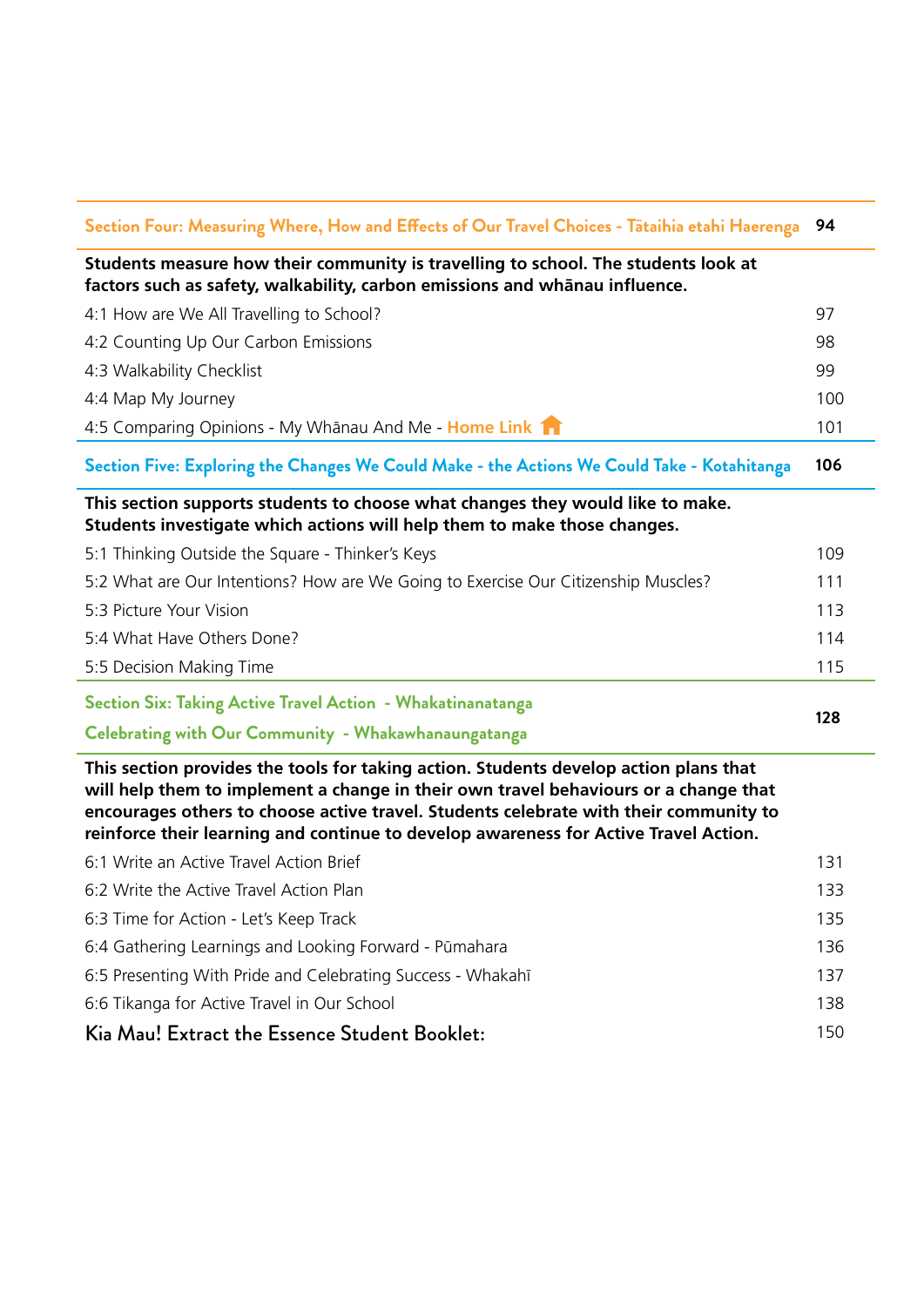# Acknowledgements

Gill Stewart (Enviroschools - Te Upoko o te Ika a Mäui.) and Caragh Briggs (Teacher), for developing this wonderful resource.

Nicky Morrison (Greater Wellington), for valuable input and feedback.

Arihia Latham, for helping to integrate Te Ao Mäori perspectives.

Shanon Stevens (Greater Wellington) and Rebecca Jamieson (Greater Wellington), for design, layout and editing.

Wellington region's School Travel Plan Coordinators and Enviroschools Facilitators, for encouraging and supporting schools to use this resource.



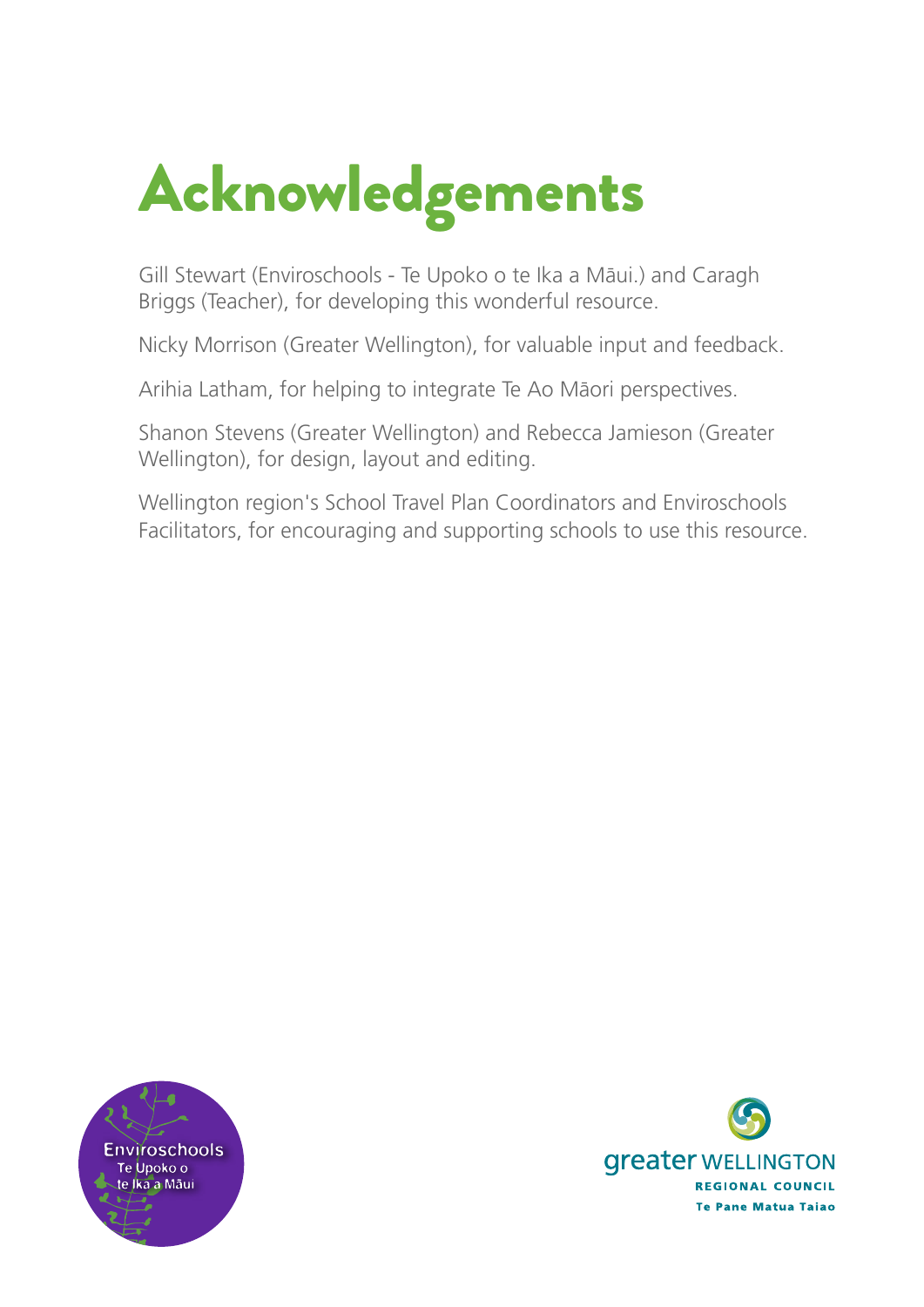# Active Travel Action - Introduction

# **Purposes**

- A process for schools to implement sustainable active travel practices in their school through student inquiry in classes, as a syndicate or as a whole school approach.
- An opportunity for students to take action in response to climate change.
- The students will engage with their whänau, other school students and staff to investigate:

### "How can we as a school community travel more sustainably to and from school?"

# **Curriculum Links**

#### Levels

Level 3 - 4 (Adaptable for Level 1-2)

### Learning Areas

Section introductions and activities detail specific objectives for Level 3-4 in:

- Social Sciences
- English
- Mathematics and Statistics
- Science
- Technology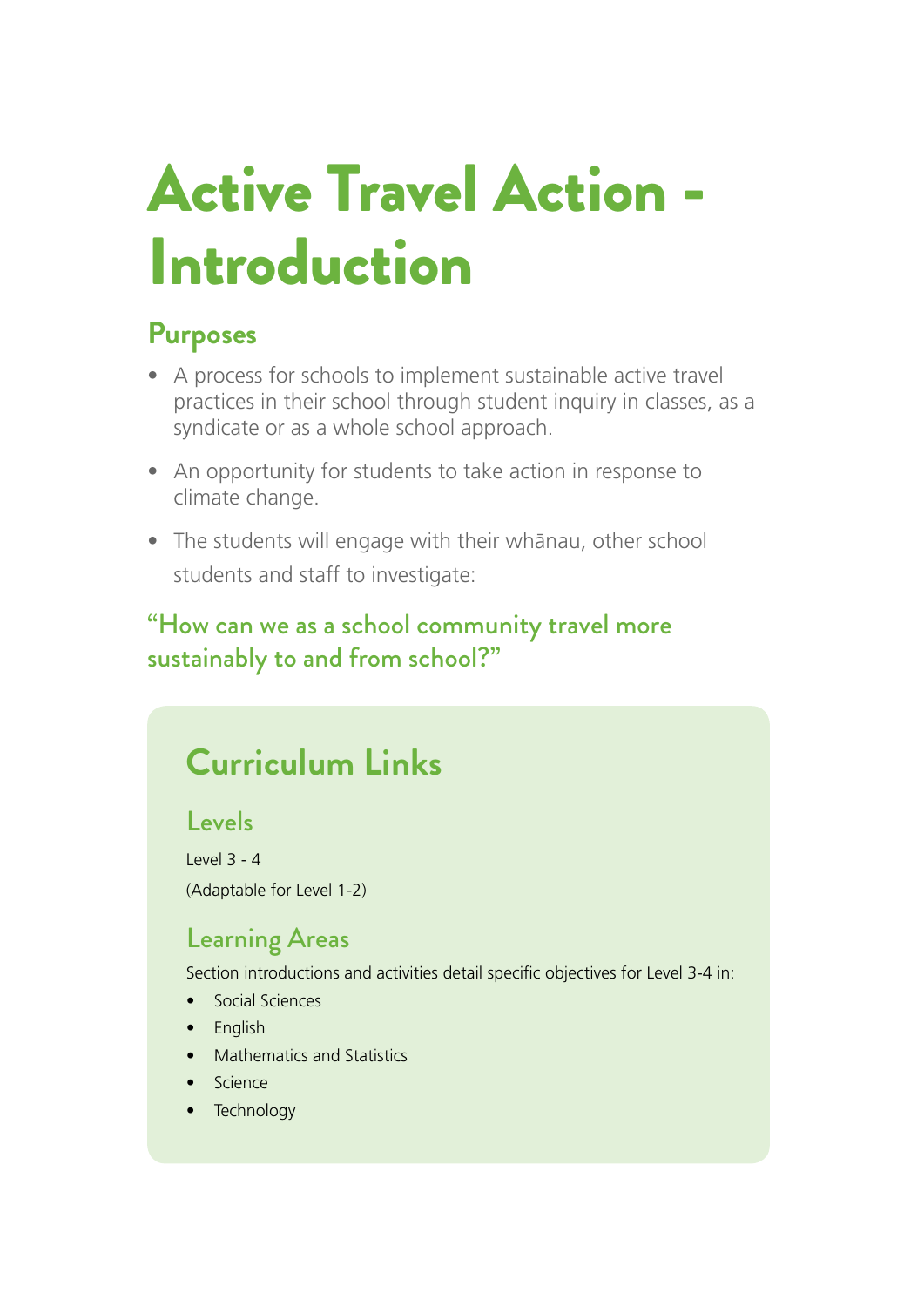#### How to use Active Travel Action

#### Sections 1-6 :

Each section has a clear purpose and Learning Experiences that includes background notes, student activities and supporting resources.

#### Learning Experience Resources (LER):

Each section includes templates for students to use when necessary.

#### Kia Mau! Extract the Essence Booklet:

This booklet is for students to reflect on what they are thinking and learning about after each activity.

It is a key tool for helping to develop intentions and action.

#### Home Links **A**

Students actively engage with whänau around practices and issues.

Surveys and interviews will examine why whänau and students make certain travel choices.

Home links will encourage discussions to develop better understandings.

#### Ahakoa he iti he pounamu:

This resource has whakatauaki, sayings and activities that demonstrate how small actions can make a difference.

Use these to embed the idea that we all can make a difference in any context.

# **What are the Issues? Context: School Travel**

#### Local:

- School gates are crowded with vehicles creating safety issues.
- Students are becoming less independent in their daily lives.
- Vehicle emissions significantly add to air pollution on some days.

#### Global:

- Carbon emissions from vehicles are contributing to the rapid changes in our Earth's climate.
- Reducing carbon emissions and creating active travel habits in our community will have a positive impact on climate change.

#### Possible Driving Questions

- How can we reduce the number of vehicles at the school gate?
- How can we improve road safety around our school roads?
- How can we encourage others to cut down or eliminate their vehicle use for getting students to and from school ?
- How can we lessen the buildup of carbon in the atmosphere therefore reducing the effects of global warming?
- How can we contribute to a strong community Mauri?
- How can we support ourselves and others to be more independent in our journeys to and from school?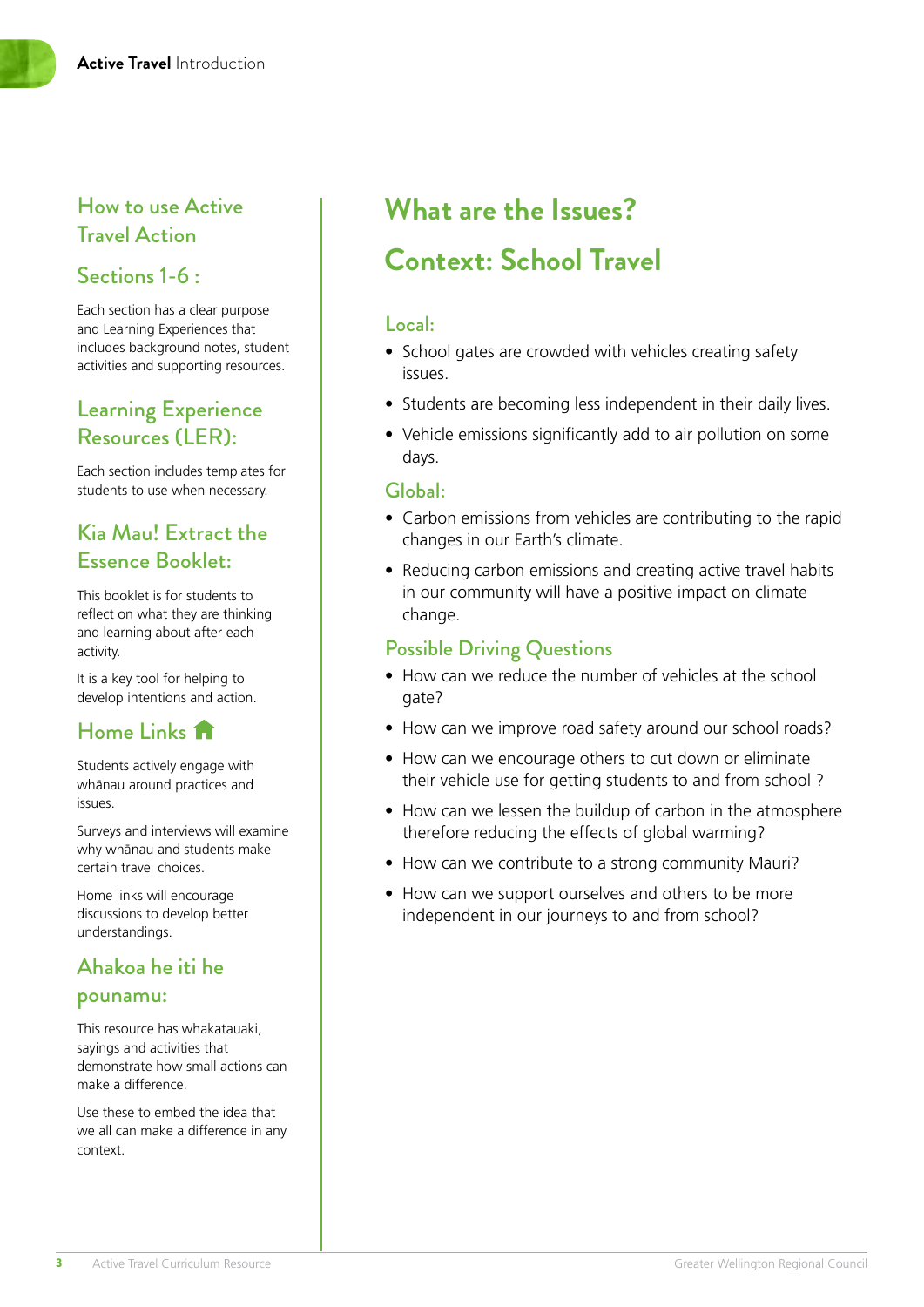# **Active Travel Action - Key Understandings**

- Participating and contributing is exercising **kaitiakitanga** and **manaakitanga**. These concepts from Te Ao Mäori sum up what **citizenship** is.
- If we want ourselves and our students to **exercise our 'citizenship muscles'** it takes **understanding and practise**.
- Exercising **Citizenship muscles** includes
	- o **identifying the issues**
	- o **gathering the information needed**
	- o **exploring possible solutions**
	- o **making a decision about action**
	- o **making and implementing a plan**
	- o **sharing and celebrating the action to keep it sustainable.**
- Muscles only grow when we **know how they work** and we **exercise them regularly**.
- Our world is made up of natural and social communities. They are all **interconnected** and what we all do affects (makes a **difference** to) their ability to function well. This is critical for our on-going survival and happiness.
- The concept of Mauri describes a sense of wellbeing whether it is for a stream, a town or a person. **Our community Mauri could be getting stronger or becoming weaker depending on the actions of any members.**
- We all belong in communities; within which **we are travellers**.
- **Roads are a shared resource** with a variety of users.
- We are all **unique and are motivated by different things** that will result in our travel choices.
- By **supporting** our students and community we can influence travel choices **improving the outcomes for our global environment and mauri of the our local community.**
- **Reducing carbon emissions from vehicles will have a positive impact on climate change.**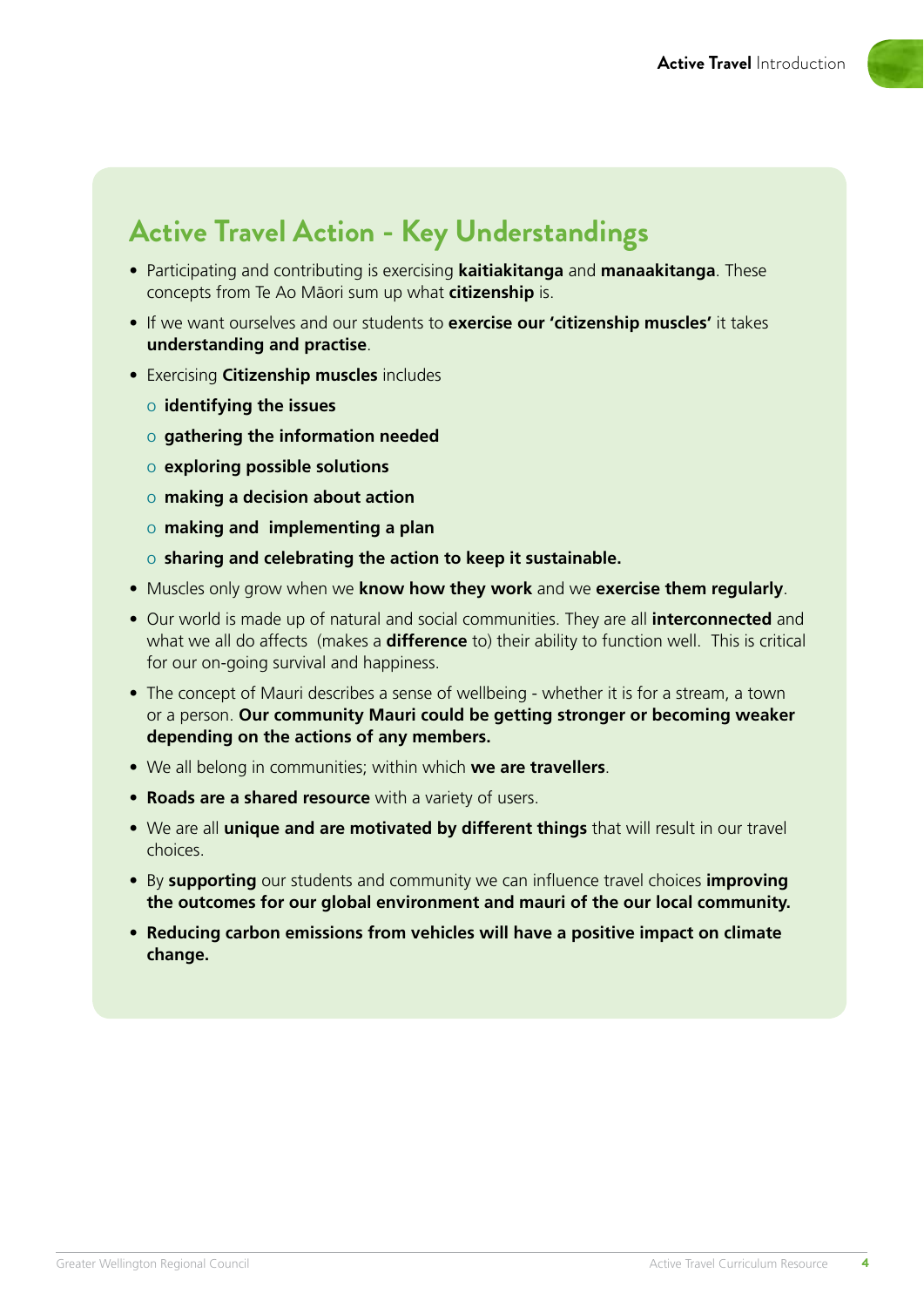#### Ngā Atua

Atua are elemental identities that tell the story of our environment. Children often respond to stories and persona to inspire them to take action for the environment.

**Papatüänuku** - the Earth, the mother of all of the elements.

**Ranginui** - the sky - the father of all the elements.

**Tänemahuta** - the male atua of the forest, birds and insects.

**Haumiatiketike** - the male atua of uncultivated wild food and ferns.

**Rongomätäne** - the male atua of kumara and cultivated foods and the atua of peace.

**Hinepütehue** - the female atua of gourds and their music and peace.

**Tangaroa** - the male atua of oceans, rivers and lakes.

**Hinemoana** - the female atua of oceans, rivers and lakes.

**Hinepükohurangi** - the female atua of mist.

**Tawhirimätea** - the male atua of the wind.

**Tümatauenga** - the male god of humans, of battle, determination, resilience and leadership.

## **Active Travel Action - Te Ao Māori**

Mäori perspectives are integrated and embedded. Student and whänau voices are sought. There are opportunities to engage with mana whenua. Teachers are supported in their journey of developing their practices around the competencies of Whanaungatanga and Manaakitanga outlined in Tätaiako.

# **Community Change using Te Whare Tapa Whā**

When looking at generating community change it is helpful to look at the Mäori health model Te Whare Tapa Whä to guide us in a holistic approach to taking action. This reminds us of the many levels we need to consider when making change.

| <b>Taha</b><br><b>Hinengaro</b><br>mind                                                                                               | Taha Tinana<br>body                                                                                                          | Taha Whanau<br>family                                                                                                                                     | <b>Taha Wairua</b><br>spirit                                                                                                                              |
|---------------------------------------------------------------------------------------------------------------------------------------|------------------------------------------------------------------------------------------------------------------------------|-----------------------------------------------------------------------------------------------------------------------------------------------------------|-----------------------------------------------------------------------------------------------------------------------------------------------------------|
| To think deeply<br>about the impacts<br>of our daily<br>actions and ways<br>to challenge and<br>improve the way<br>we are travelling. | Engaging in our<br>own and our<br>schools wellbeing<br>by ensuring our<br>tamariki are safe<br>and also getting<br>exercise. | To involve all the<br>families in our<br>school community<br>to ensure we work<br>together to keep<br>our kids safe and<br>to share transport<br>options. | To involve all the<br>families in our<br>school community<br>to ensure we work<br>together to keep<br>our kids safe and<br>to share transport<br>options. |
| Understanding<br>why we are taking<br>action.                                                                                         | Taking action to<br>make changes.                                                                                            | Involving our<br>community to<br>make positive<br>changes.                                                                                                | Making choices to<br>enhance a good<br>feeling in our<br>community and<br>environment.                                                                    |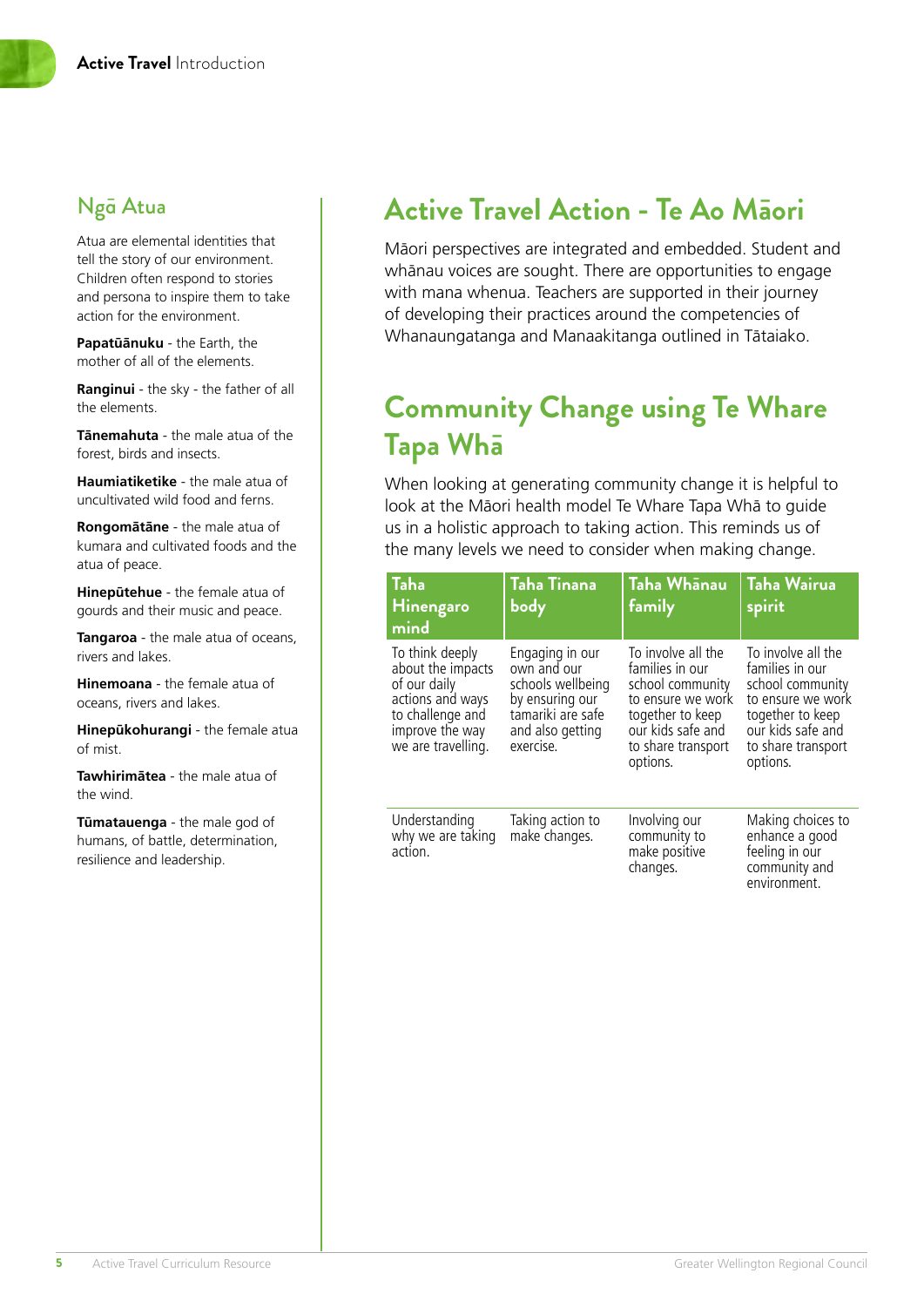

# **Ngā Ariā**

#### Te Taiao - the Environment

Air is viewed as a taonga derived from Ranginui (the sky father). Mäori legend tells that following the separation of Ranginui and Papatüänuku (the Earth mother) their child Tawhirimätea fled with Ranginui to his new home in the sky. From there Tawhirimätea controls the wind and elements.

Carbon emissions degrade and lessen the **Mauri (life-force)** of this **Taonga (precious resource)**. It also affects the **Mauri** of other **Taonga**, for example plants and animals, as all living things need air and all things share the same air.

It's important to Mäori to exercise **kaitiakitanga** - to be caretakers to protect and maintain the mauri of a place or a precious resource such as clean air.

**Püräkau:** [Koroua & the Mauri Stone by Robyn Kahukiwa](https://www.womensbookshop.co.nz/p/fiction-the-puffin-treasury-of-new-zealand-children-s-stories-volume-2). This story can be found in The Puffin Treasury of New Zealand Children's Stories Volume Two which can be purchased online through the Women's Bookshop.

#### Waka

When looking at travel it can be useful to look at ways our ancestors used to travel. One traditional Mäori form of travel was by waka. The waka can offer schools great analogies of travelling together - an alternative to the walking school bus idea.

In some stories Mäui, a god-like ancestor, travelled by waka into the southern ocean and fished up the North Island, known as Te Ika-ä-Mäui (the fish of Mäui). His waka became the South Island, Te Waka-ä-Mäui (Mäui's canoe).

**Püräkau:** [The Fish of Mäui by Peter Gossage](https://www.thechildrensbookshop.co.nz/p/maori-myths-and-legends-the-fish-of-maui) - see the Children's Bookshop in Kilbirnie.

A human ancestor, Kupe, is said to have later discovered Aotearoa on a waka voyage. His wife Kuramärötini is credited with naming it Aotearoa, meaning long white cloud.

Read more about **Kupe** on the [TKI website.](http://eng.mataurangamaori.tki.org.nz/Support-materials/Te-Reo-Maori/Maori-Myths-Legends-and-Contemporary-Stories/Kupe-s-travels-around-Aotearoa)

#### Waka Ama Commands

Hoe kia rite - Set up your paddles in the ready position

Hoea - Paddle!

Kia mau - Stop paddling

#### Pou whenua - a way to mark places to gather for walking or riding to school safely.

Pou whenua (land post), are carved wooden posts used by Mäori to mark territorial boundaries or places of significance.

Pou whenua tell a story. They acknowledge the association between the people (tängata) and the land (whenua). Specifically, they reflect the relationship between the ancestors, environment, and the reputation or standing of the tangata whenua.

Read about [Ashburton Intermediate's Pou Whenua.](http://www.guardianonline.co.nz/schools/pou-finally-becomes-a-reality/)

Read about [School Walking Pou](https://www.movinmarch.com/single-post/2018/06/05/Walking-Pou) from around the region.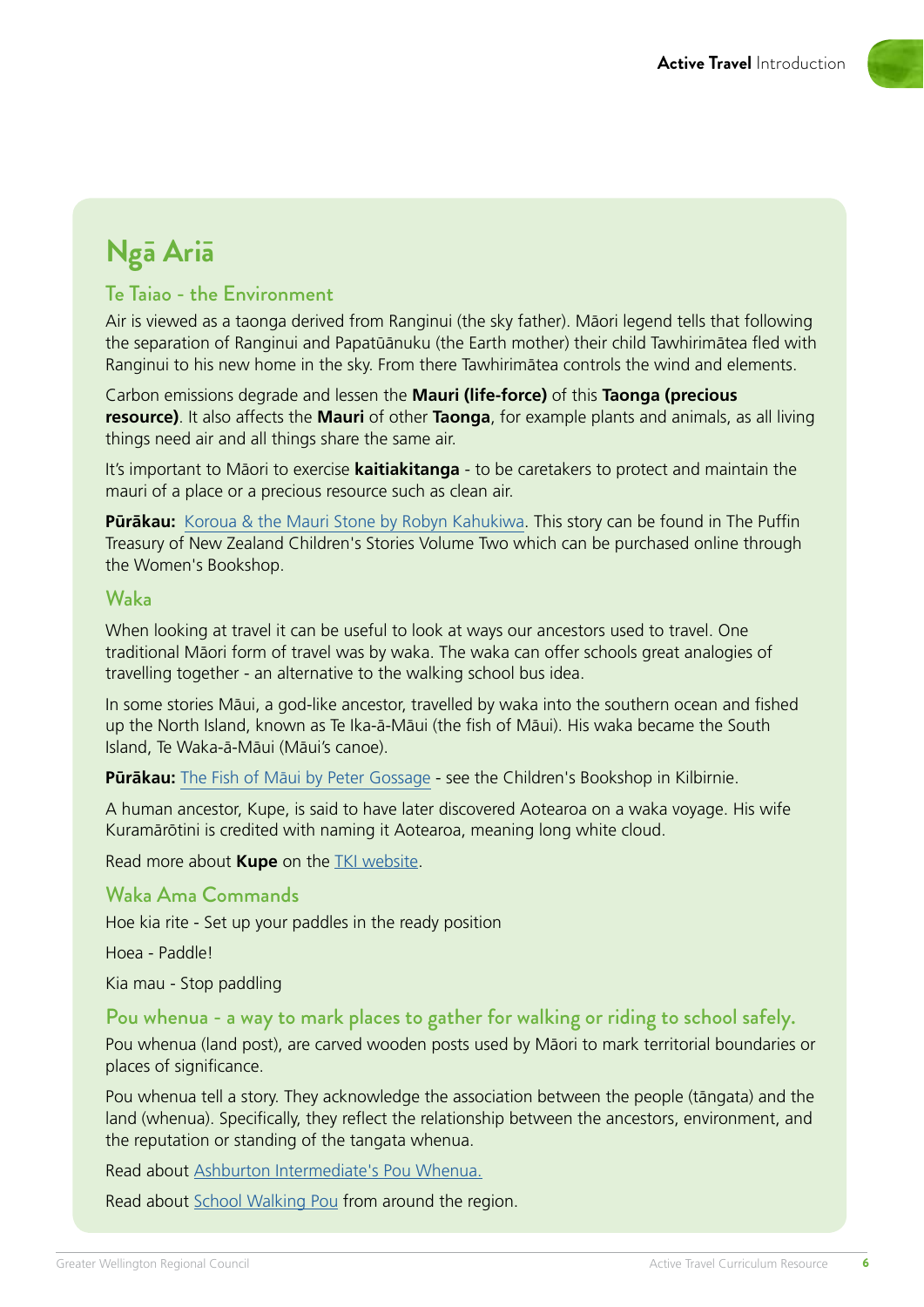#### Active Travel Action Curriculum Links

#### Levels

Level 3 - 4 (Adaptable for Level 1-2)

#### Learning Areas

Section introductions and activities detail specific objectives for Level 3-4 in:

Social Sciences

English

Mathematics and Statistics

Science

**Technology** 

# **Active Travel Action in the New Zealand Curriculum**

#### Key Competencies

**Participating and contributing** - This quided inquiry is about our students being citizens - exercising kaitiakitanga and manaakitanga. Active travel is a meaningful context for learning that engages our students with their community. Students will connect with others, contribute to the community. They will be dealing with local and global issues.

**Thinking** - Students will be inquiring, collecting information, developing intentions, making decisions, making plans and taking action.

#### **Principles**

**Community engagement** - Active Travel Action engages with students and their whänau and the wider community.

**Future focus** - Active Travel Action explores significant futurefocussed issues such as sustainability and citizenship.

**Treaty of Waitangi** - Active Travel Action gives opportunities for interaction with mana whenua. Students have opportunities to acquire knowledge of Te Ao Mäori.

**Cultural Diversity** - Active Travel Action values histories and traditions of the school community.

#### Values

**Community and participation** - Students will be looking for ways to take action for the common good.

**Ecological sustainability** - Students and whänau will be thinking about our world in relation to global warming and the effects of climate change and being challenged to take action.

**Integrity** - Students will be challenged to take action in ways that are respectful, ethical and with accountability.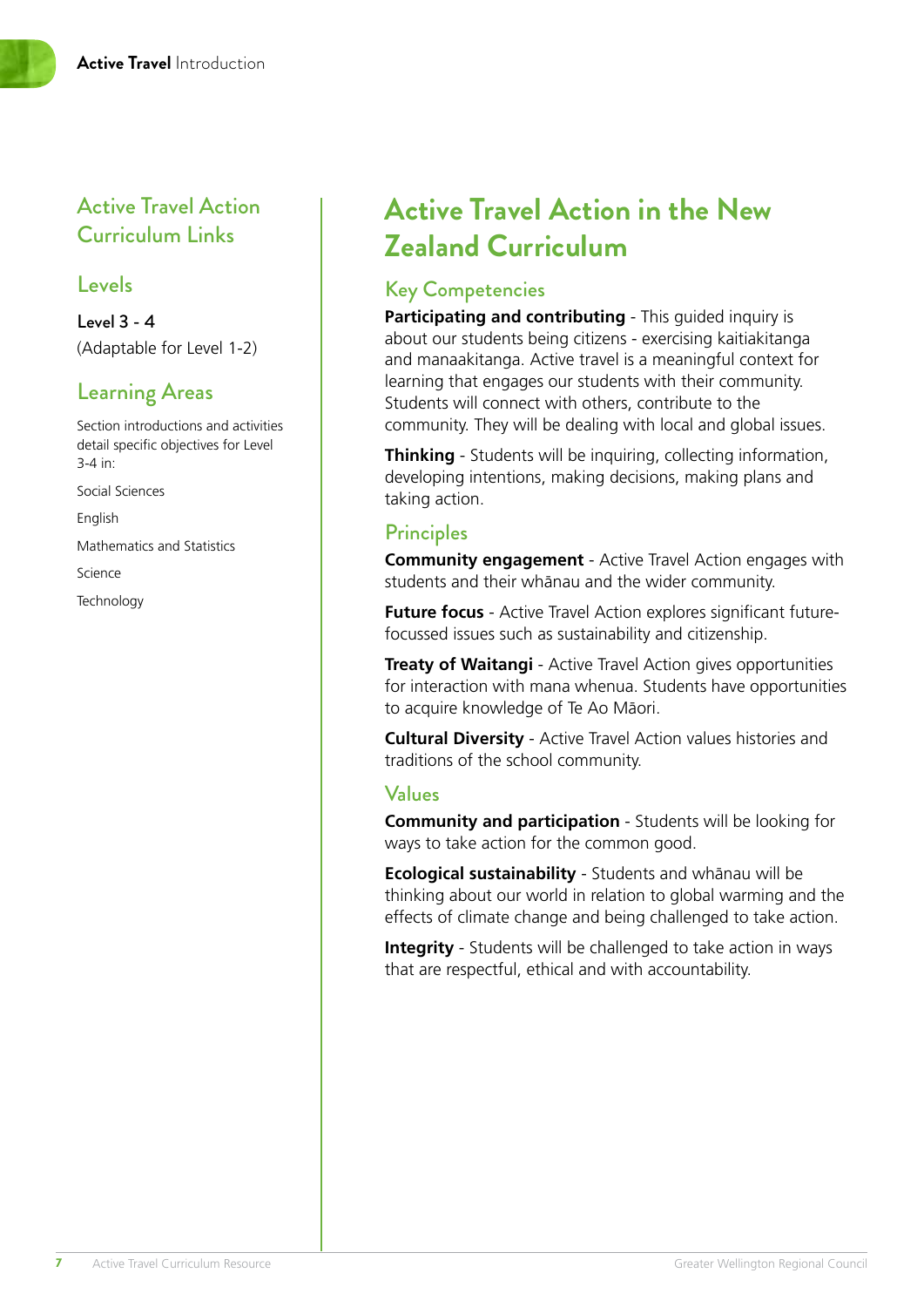

# **Education for Sustainability Concepts**

Based on [Guidelines for Environmental Education in New Zealand Schools](http://nzcurriculum.tki.org.nz/Curriculum-resources/Education-for-sustainability/Tools-and-resources/Guidelines-for-Environmental-Education-in-New-Zealand-Schools)

- Learning Media Limited 1999

**Interdependence / Whanaungatanga:** Everything and everyone in our world is connected.

**Equity:** Respect for all life, social justice, intergenerational equity, and awareness of finite resources.

**Sustainability / Hauora:** The choices we make today affect the choices we can make in the future. Living sustainably increases the mauri of our community and our natural resources.

**Responsibility for action / Kaitiakitanga:** Our choices and actions can make a difference. Informed decision making, citizenship, taking action to nurture and protect our natural resources and our people.

**Awe and Wonder / Mïharo:** If we are in awe and wonder about our world we are more likely to want to take action to nurture and protect it.

**Manaakitanga:** Respecting and honoring the mana of people. It increases the Mauri of a community.

**Innovation and enterprise:** Thinking creatively to develop solutions that are sustainable environmentally, socially and economically.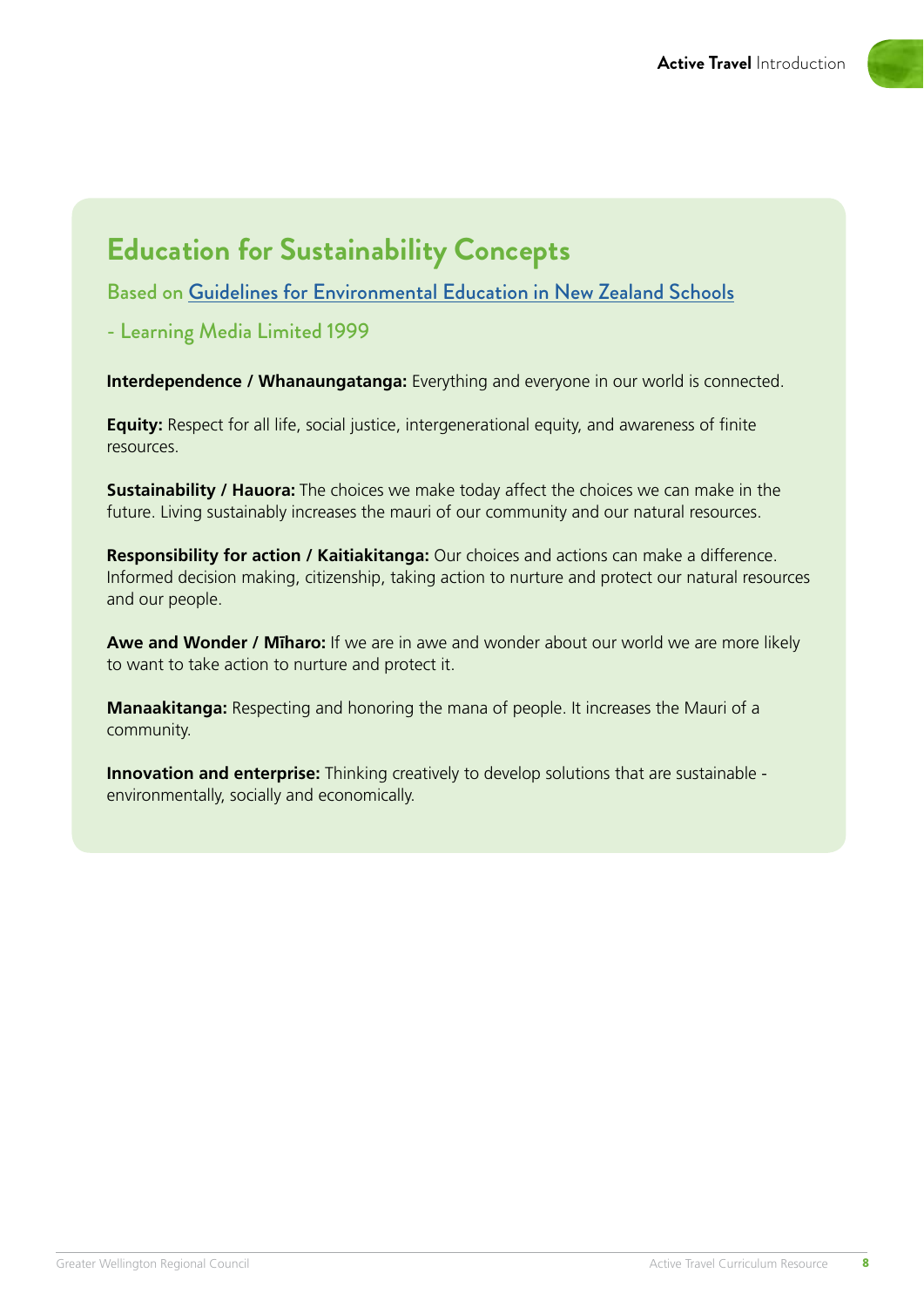#### Whakatauaki and sayings to share

#### English: Level 3 and 4

Use visual images and the shape of the text to display these quotes / whakatauaki to communicate effectively with a particular audience.

#### He waka eke noa.

We are all in this together.

Small acts when multiplied by millions of people can transform the world.

#### He rau ringa e oti ai.

Many hands make light work.

Great things are done by a series of small things brought together.

#### Ehara taku toa i te toa - takitahi engari he toa takimano.

My strength is not that of an individual but that of the collective.

If you think you are too small to make a difference try sleeping with a mosquito.

# Ahakoa He Iti, He Pounamu. Although it is small, it is a treasure.

Whakatauaki, sayings and activities to show - "We all can make a difference especially when we all work together."

#### Teacher Notes

The purpose of these activities is to show that working together - even if our particular part is small - can build up to achieving big things or solving a big problem.

You could use any co-operative learning task and then use reflective questions to bring out that everyone played their part. Small or large, it couldn't have been done without them.

# **Marble Jar**

A glass jar is used to collect marbles which are given to students or the teacher when a particular action or behaviour is noticed. Those actions or behaviours and also who decides when a marble is awarded, could be decided upon collaboratively . A reward for filling the jar needs to be agreed to. When the jar is full the class receives that reward.

- Look at your class jar discuss the concept that everyone doing their wee bit will make a difference to the class benefiting everyone.
- Think, pair, share "What is another example in class or at home where working together is beneficial for more than an individual?"
	- o Possible examples: tidying up at the end of the day, picking up rubbish in the playground, helping others when they are stuck, drying the dishes, folding the washing.
- Think, pair, share "Why is trust important when working with others?"
	- o Possible answers: need to trust others will do their bit and do what they say, I would work harder if I trust others who are also working hard.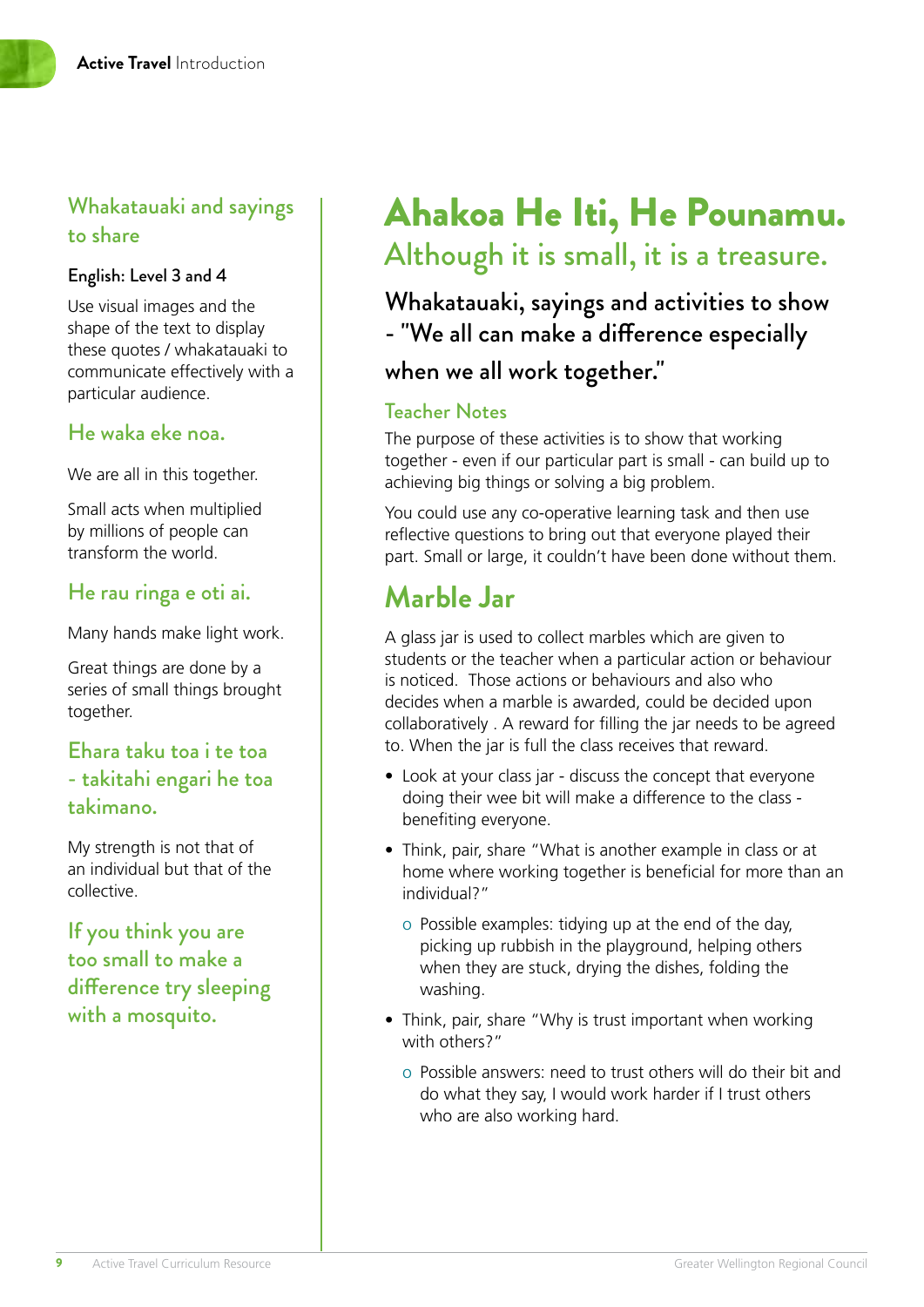

# **Human Knots**

- Students get into groups (between 6-8 people); and form a large circle.
- They stand in the circle, crossing arms at the wrist.
- Next, they grasp hands with 2 different people across from them. They must not take a neighbour's hand or two hands from the same person.
- Students now work together to try and untangle the knot without letting go of any hands.
- Once they have untangled themselves, and are still holding hands, encourage them to lean back, balancing their weight and try to sit down, then stand back up again as a group.

# **All Aboard**

#### Materials:

Rope, music

#### **Activity**

- Tie a piece of rope in a loop large enough for all students in your class to fit within it and lay it on the ground. Invite all of your students to sit inside the circle.
- Once they have accomplished this, congratulate them for working together to make sure they all fit and now challenge them to see if they can do even better. To challenge them further, make the rope smaller.
- Now, invite your students once again to sit within the circle. Once they have accomplished this, congratulate them again and see if they are up for another challenge. Continue to make the rope smaller and smaller until you see that your students are beginning to run out of solutions as to how they can all fit within the circle.
- Eventually, the circle will be much too small to fit every student.
- The goal is for students to cooperate with each other and work close together to come up with creative solutions.
- As you watch your students, encourage them by asking questions to think about the various ways they can go about trying to fit everyone in.
- You will be surprised with some of the solutions they come up with such as putting only hands in, feet in, fingers in, etc.
- At the end, discuss what you observed and invite feedback.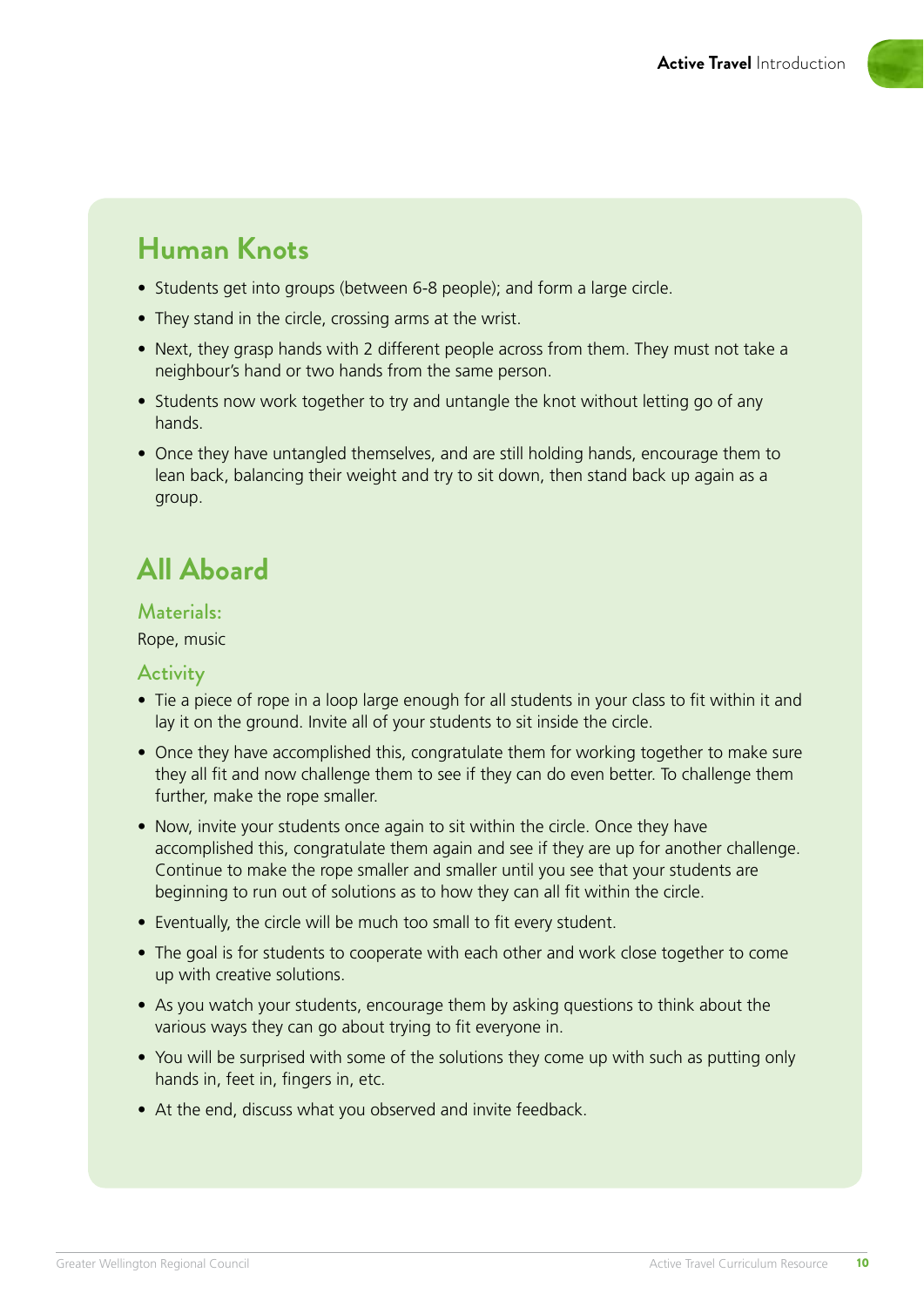#### He iti hoki te mokoroa n**ā**na i kakati te kahikatea.

The mokoroa (grub) may be small, but it cuts through the Kahikatea.

Small things make a big difference - it only takes a pin to burst a balloon.

Big things have small beginnings.

The journey of a thousand miles begins with one step.

The people who make the biggest difference are the ones who do the little things consistently.

#### Mauri tū mauri ora

An active soul is a healthy soul.

# **Poetry**

Write a poem to explain how the idea of working collectively is effective.

| <b>Haiku</b>    | 3 lines and 17 syllables.  | <b>Example:</b>                  |
|-----------------|----------------------------|----------------------------------|
|                 | Line one: 5 syllables.     | On my own is hard                |
|                 | Line 2: 7 syllables.       | Together is productive           |
|                 | Line 3: 5 syllables.       | Teamwork is superb               |
| <b>Cinquain</b> | 5 lines that do not rhyme: | <b>Example:</b>                  |
|                 | Line 1: 2 syllables        | <b>Teamwork</b>                  |
|                 | Line 2: 4 syllables        | Collectively                     |
|                 | Line 3: 6 syllables        | Can achieve anything             |
|                 | Line 4: 8 syllables        | Each member adds talent and time |
|                 | Line 5: 2 syllables        | Potent                           |

# **Links to other games**

Rangatahi Tu Rangatira - [Ngä Taonga Täkaro - Mäori youth](https://www.r2r.org.nz/games-activities-maori-youth.html)  [games and activities.](https://www.r2r.org.nz/games-activities-maori-youth.html)